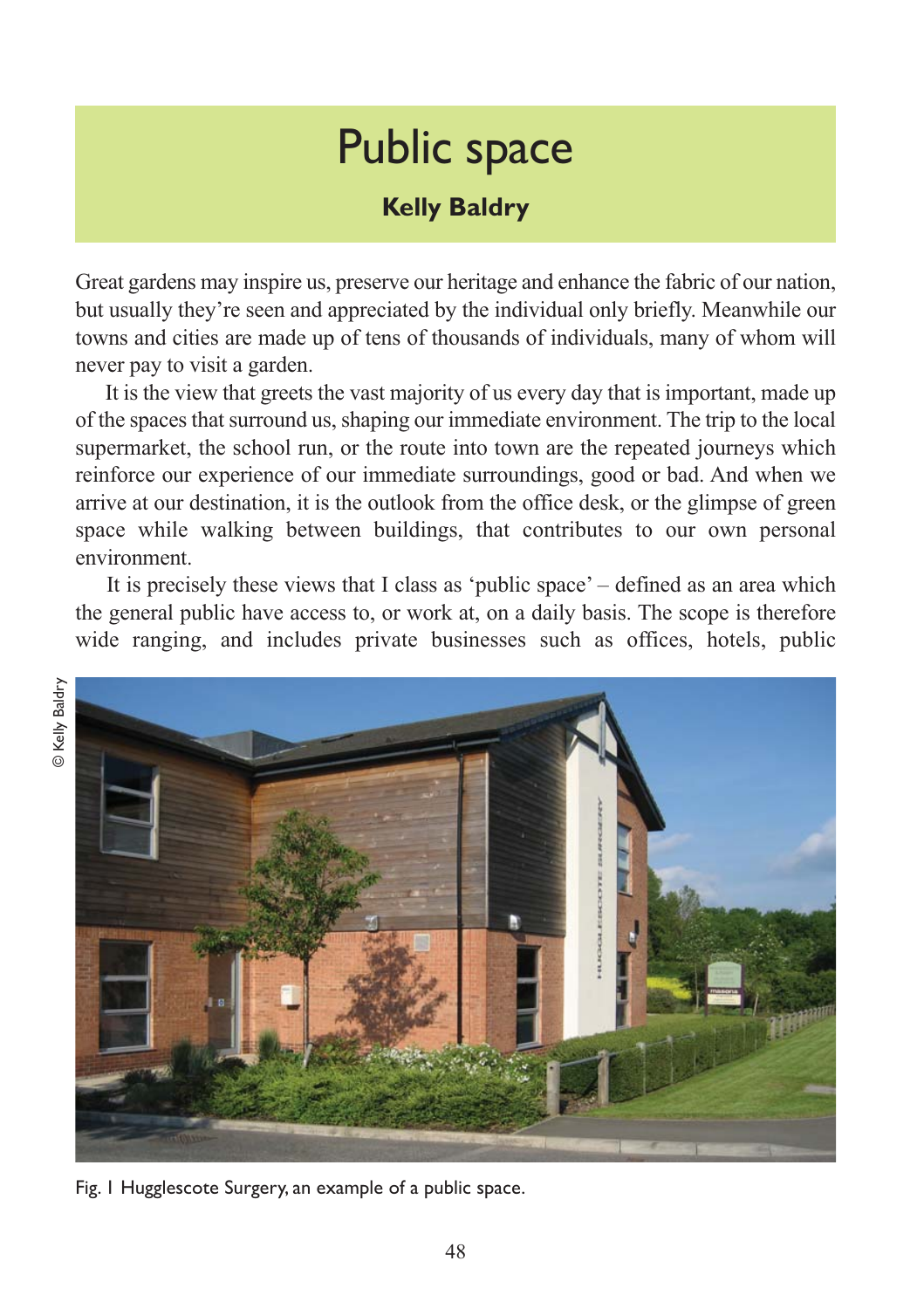houses/restaurants, retail outlets and petrol stations, and public facilities including colleges, surgeries and hospitals. I also include areas that are in public ownership, managed by local authorities – parks, playgrounds and town centres.

So why are the majority of our public spaces so uninspiring, lacking vitality and dynamism, without any hint of design? The planting of most public spaces (with a few notable exceptions) gives the appearance of bland functionality, and as such are immediately forgettable.

While we are aware of the changing seasons, much of our public space planting remains either relatively static (the trees and shrubs), or it's altered artificially on a given date – the change between defined 'summer' and 'winter' bedding. Seasonality is usually achieved by intensive annual bedding arrangements, supposedly to satisfy public expectation.

Where local authorities are responsible for planting, the bedding displays presumably soak up the majority of the budget – but think how many hardy perennials and grasses could have been purchased, planted and maintained over the years for the same cost! The overall effect could be built up year after year and, as any gardener knows, just a few seasons to allow for maturity will produce a credible result. So why do we expect our councils to do just the opposite, and labour away at high-density bedding displays? Why not start to see our public spaces as a giant garden, to appreciate and mature over a period of time, and train horticulturalists accordingly?

The scenery in business ownership is usually much more static: predominantly a sea of evergreen shrubs, clipped randomly into 'blobs' of varying size.

A subtly changing scene, moving with the seasons, could be achieved so easily with carefully selected planting. We need to overcome our fear of untidiness; and learn to

maintain a different palette of planting. If hardy perennials are mixed with ornamental grasses and bulbs, the overall effect is one of diversity and movement, and continual change throughout the year.

To explore the difference that a slightly more imaginative planting mix can bring, I've chosen to look in detail at the garden of a doctor's surgery in Leicestershire.



© Kelly Baldry© Kelly Baldry

Fig. 2 The instantly forgettable original gardens with failing planting and poor-quality mulch.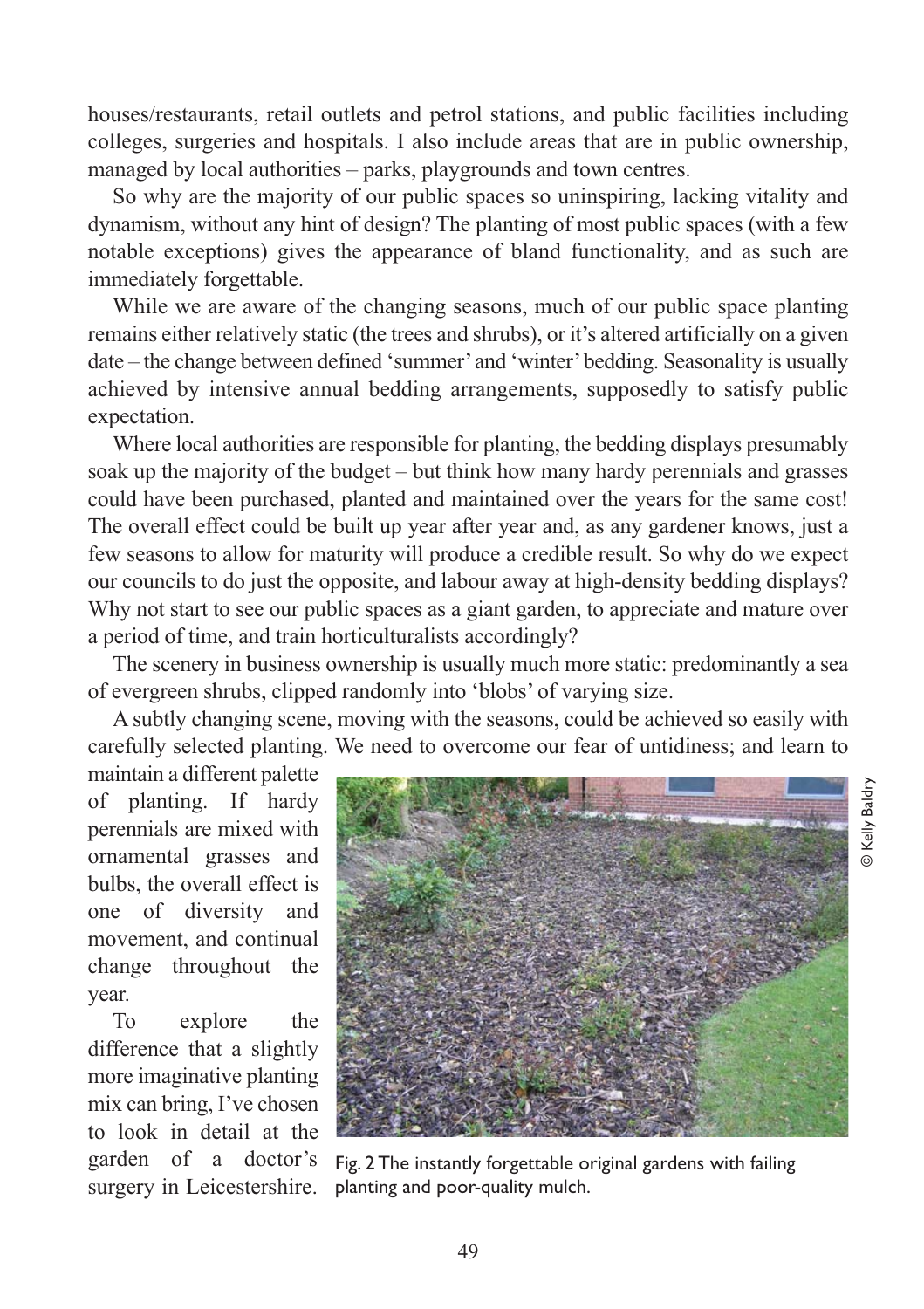This is one of several gardens I maintain, and it shows how our public spaces can be dramatically improved by the addition of hardy perennials and grasses.

The Hugglescote Surgery, a new purpose-built facility, opened in February 2009. I took over maintenance of the garden in February 2010 and immediately photographed the grounds for reference and future comparison. During its first year, contractors had carried out basic maintenance; my brief was to plan and implement the maintenance and improvement of the garden on a long term basis.

The photographs illustrate the alteration from bland and infinitely forgettable to varied and interesting. My aim was to supplement the obvious with the unusual, creating a contrasting mix of planting which would hold a person's interest, if only for a few seconds. This is essentially the difference between the forgettable, and the noticed.

The entire grounds have been treated in the same manner, but the pictures show two areas where the change has been most noticeable: a border adjacent to the front entrance and a garden viewed from the waiting room and consulting rooms.

In February 2010 the garden and entrance border consisted of a seemingly random scattering of rather forlorn-looking shrubs sitting in poor soil mixed with builders' rubble. A thin layer of poor-quality mulch, made up partly of waste wood rather than tree chippings, was of no value. I do use bark mulch sourced from local tree surgeons in my gardens, but it needs to be about three inches deep to prevent weed germination, and regularly topped up – especially following prolonged wet seasons which rot the



Fig. 3 Hardy perennials with roses and grasses add colour, movement and seasonality.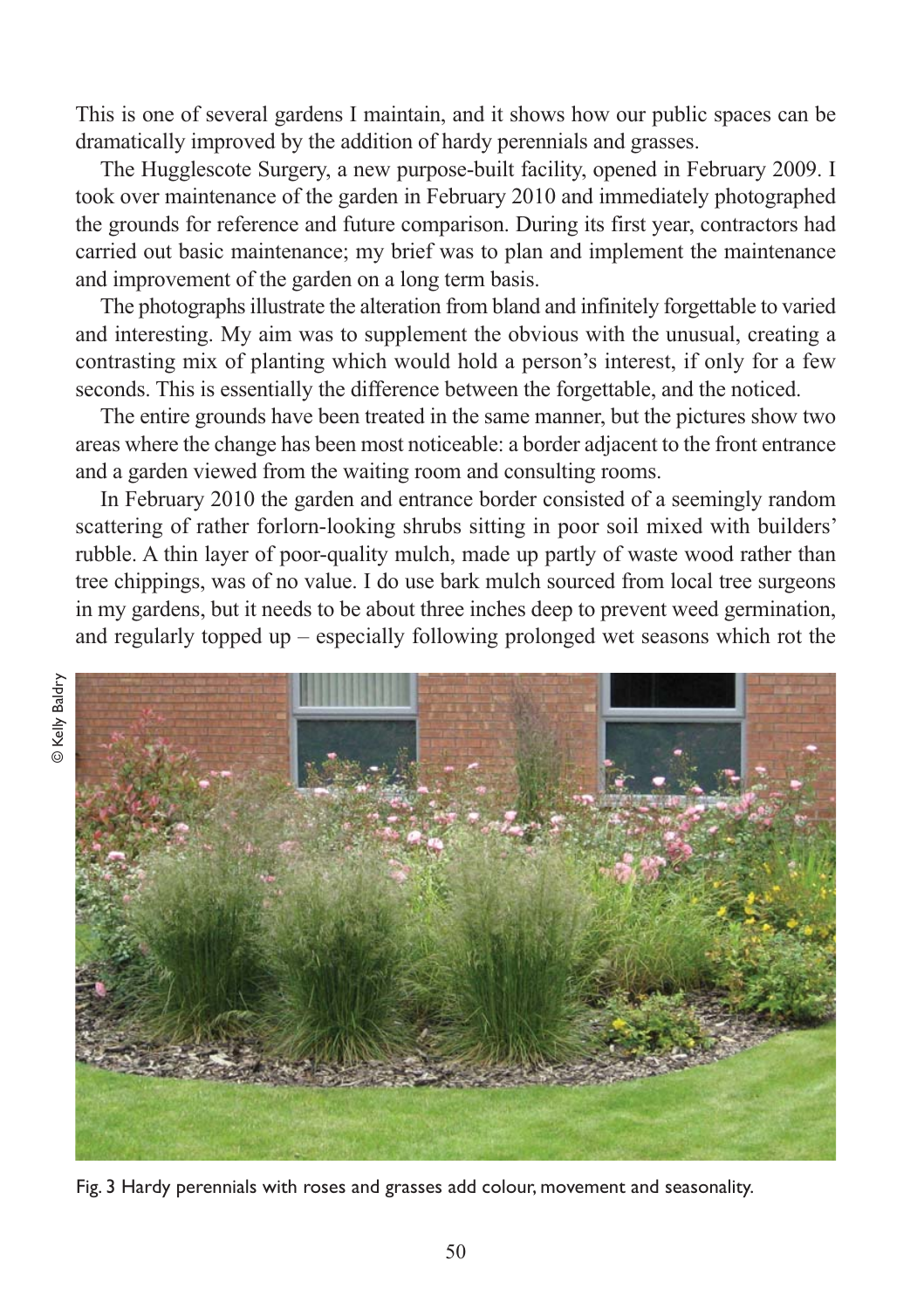chip away quickly. The garden has since been re-mulched with much smaller chipped wood which packs down to form a dense carpet; the sloping border hasn't been treated with mulch as it tends to migrate on to the footpath. Instead, the border planting has been densely packed to create a 'living mulch'.

Throughout the grounds the shrubs appeared to be in no fixed plan or order – they'd been randomly planted with little thought to suitability. Shade lovers were planted in full sun, and vice versa. Suckering shrubs were at the lawn edge, and hedging plants such as hawthorn placed in the middle of a bed. Overall, the entire planting was seriously confused.

The need to fill an empty space as quickly and painlessly as possible usually results in plant groupings which are essentially unsustainable – too densely packed for the plants' predictable growth, or too thinly spaced to prevent weeds, and the wrong plants in the wrong places.

Unless an industry standard is adopted, or training improves, this will continue in our public space. And as planting remains in place for years, a few days' work (good or bad) becomes a legacy. The initial planting also has a massive impact upon its sustainability – how quickly will the area become overgrown and congested, and how easy will pruning and maintenance be? Unless maintenance is planned at conception, the likelihood of continuing quality diminishes with time.

It could be argued that the initial cost of planting a predominantly hardy



Fig. 4 July 2012. Contrasting form and colour provide interest; shrubs are softened by grasses.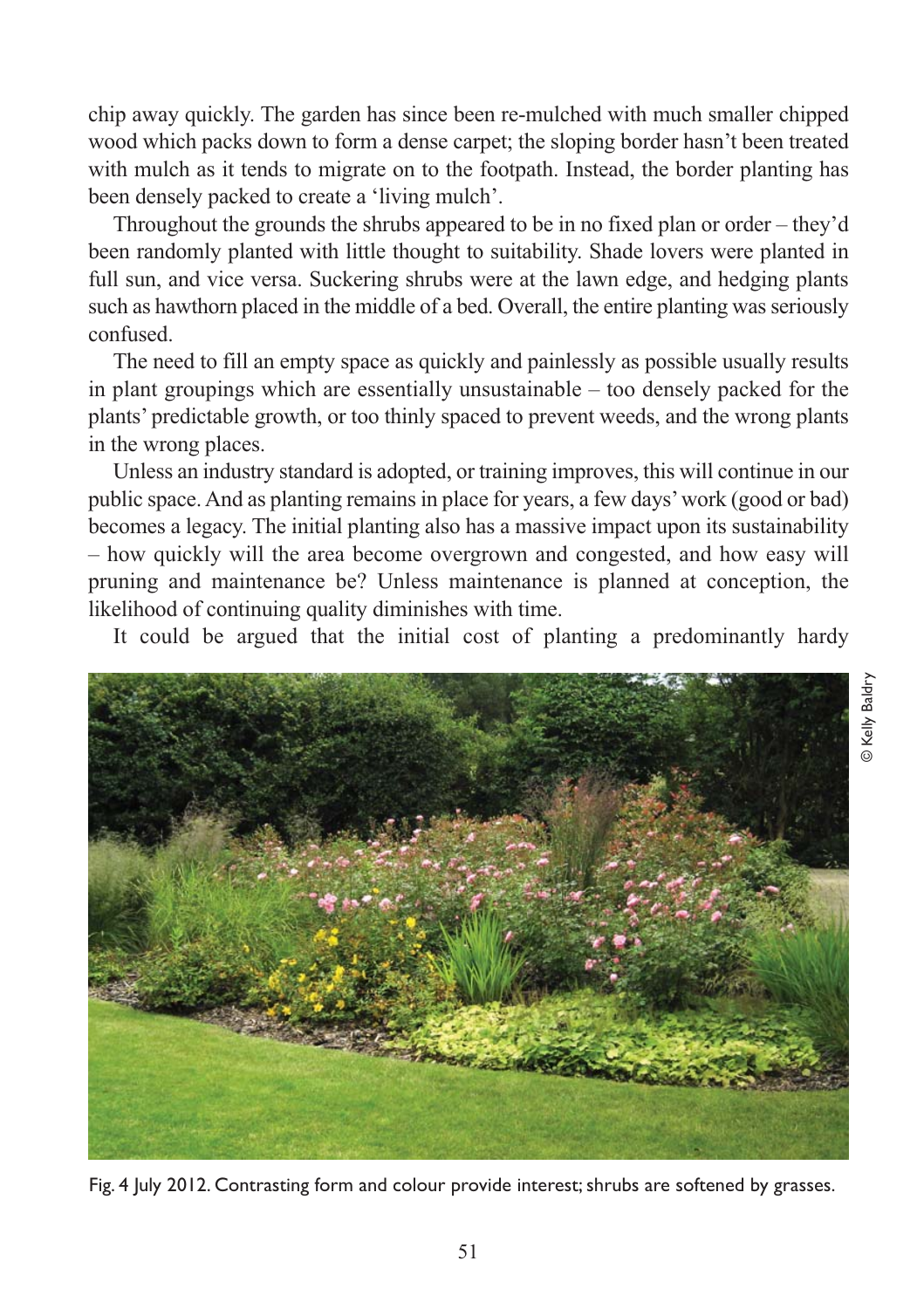perennial/grasses border is greater than that of a mixed shrub border, or a mass planting of evergreens. However, the shrub border takes longer to mature, and may therefore require denser planting initially, followed by thinning in subsequent years, which is wasteful. Alternatively, supplementary underplanting may be required, which will eventually be shaded out.

This is why our public spaces often end up mass planted with tightly packed evergreens – quick, simple and seemingly cost effective. However, in my experience the mass planting leads almost immediately to natural thinning, as weaker plants die owing to competition for light, water and nutrients. A secondary problem of inter-mixed weeds then presents an on-going maintenance problem. Eventually, the evergreens grow together and the obligatory pruning into a 'blob' or square inevitably follows. Such a pruning regime frequently results in dieback, bare stems and unsightly cuts made by hedgecutters and chainsaws.

In the medium to long term, the hardy perennial/grasses border or mixed perennial/grasses/shrub border wins, in aesthetics, low maintenance requirements and longevity. Hardy perennials and grasses are more forgiving of close planting, and become self-sustaining, producing a surplus of divisions. These can be planted in other parts of the garden, or swapped with other similar gardens, increasing bio-diversity and plant stock.

One year after the Hugglescote surgery opened, large gaps were already apparent in the planting scheme, the result of poor planting technique, lack of soil preparation, inappropriate plant siting, and inaccurate use of herbicide for weed control, leading to spray-drift contamination.

I retained as much of the original planting as possible, recognising the costs already incurred and avoiding unnecessary wastage; also the grounds benefited overall from the growth of the existing plants. Some plants were moved into more appropriate situations; some swapped with other gardens (shrubs exchanged for perennials), and wholly inappropriate plants (such as suckering shrubs) removed completely.

Ornamental grasses were put in the gaps to give height, movement and quick results – most grasses will bulk up and flower within a year or two. The grasses I used were *Calamagrostis* x *acutiflora, Carex flagellifera, Carex muskingumensis, Panicum virgatum, Deschampsia cespitosa, Stipa tenuissima, Stipa calamagrostis, Stipa gigantea* and *Festuca glauca.* 

Hardy perennials have been added in groups – *Sedum spectabile, Crocosmia* (smaller varieties), *Sedum spurium, Osteospermum jucundum, Ajuga reptans* and *Tiarella cordifolia.*

Other hardy perennials were put in as individual plants, although several individuals may have been scattered throughout the grounds – *Heuchera, Brunnera macrophylla, Vinca minor, Astilbe, Calamintha grandiflora, Verbena bonariensis* and *Veronica peduncularis.*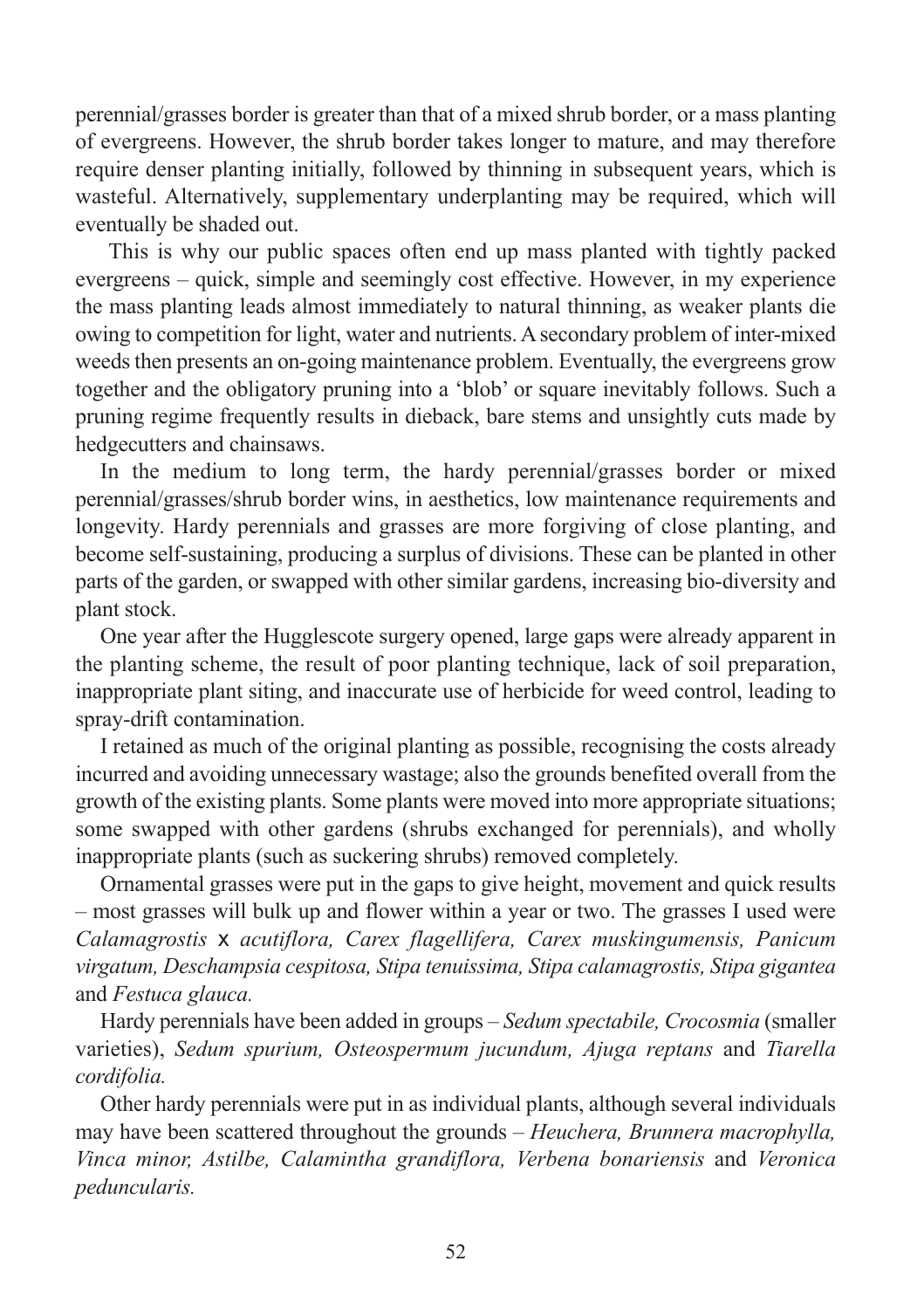I've also used lavander and thyme (creeping varieties) which are technically subshrubs.

Large monoculture blocks of shrubs remained dominant in some areas. Some have been screened using *Deschampsia cespitosa* – the light, hazy effect combines well with the structure of the shrubs and lawn. By bringing the lawn forward slightly, enough space was created for the grasses. Overall the impact of the mass shrub plantings has been reduced by the addition of hardy perennials and grasses, even if they're not always directly next to the shrubs.

Finally, each year more *Narcissus* bulbs are added. Their leaves are obscured by the fresh new growth of the grasses and *Crocosmia,* bringing year-round interest at a time when the herbaceous perennials and deciduous grasses are cut back. I'm not afraid to leave the entrance border cut back to the ground and bare during January – the bulbs soon show, and the annual cutting back is in itself a reminder of the changing seasons. Expecting a garden to perform every month of the year is unrealistic: if dormancy is noticed, then so too is the subsequent welcome new growth.

I always cut back the herbaceous perennials/grasses before the tips of the bulbs break through, to avoid damaging them. This could easily become standard practice for grounds maintenance of our public spaces – it's quick, easy and effective. This type of maintenance regime is certainly more straightforward and cost effective than multiple visits to trim the same hedges throughout the growing season. Where mass plantings of evergreens mature over time, the end result is often the equivalent of an informal hedge – repeated pruning at a convenient height for the contractor.

At some of the gardens I look after, I've cut hedges as often as fortnightly or monthly during a warm, wet summer; this is not a viable solution for most public spaces. But the

hardy perennial and grasses border sails through the growing season with little or no attention – perhaps a few weeds pulled, or some divisions to begin with, and that's it until the annual cutback in late December/early January. Admittedly, more horticultural knowledge is required to maintain a grasses and hardy perennial planting: knowing when to divide plants, keeping a stock of suitable



© Kelly Baldry**D** Kelly Baldry

replacements for short-lived Fig. 5 The border near the main entrance draws attention.